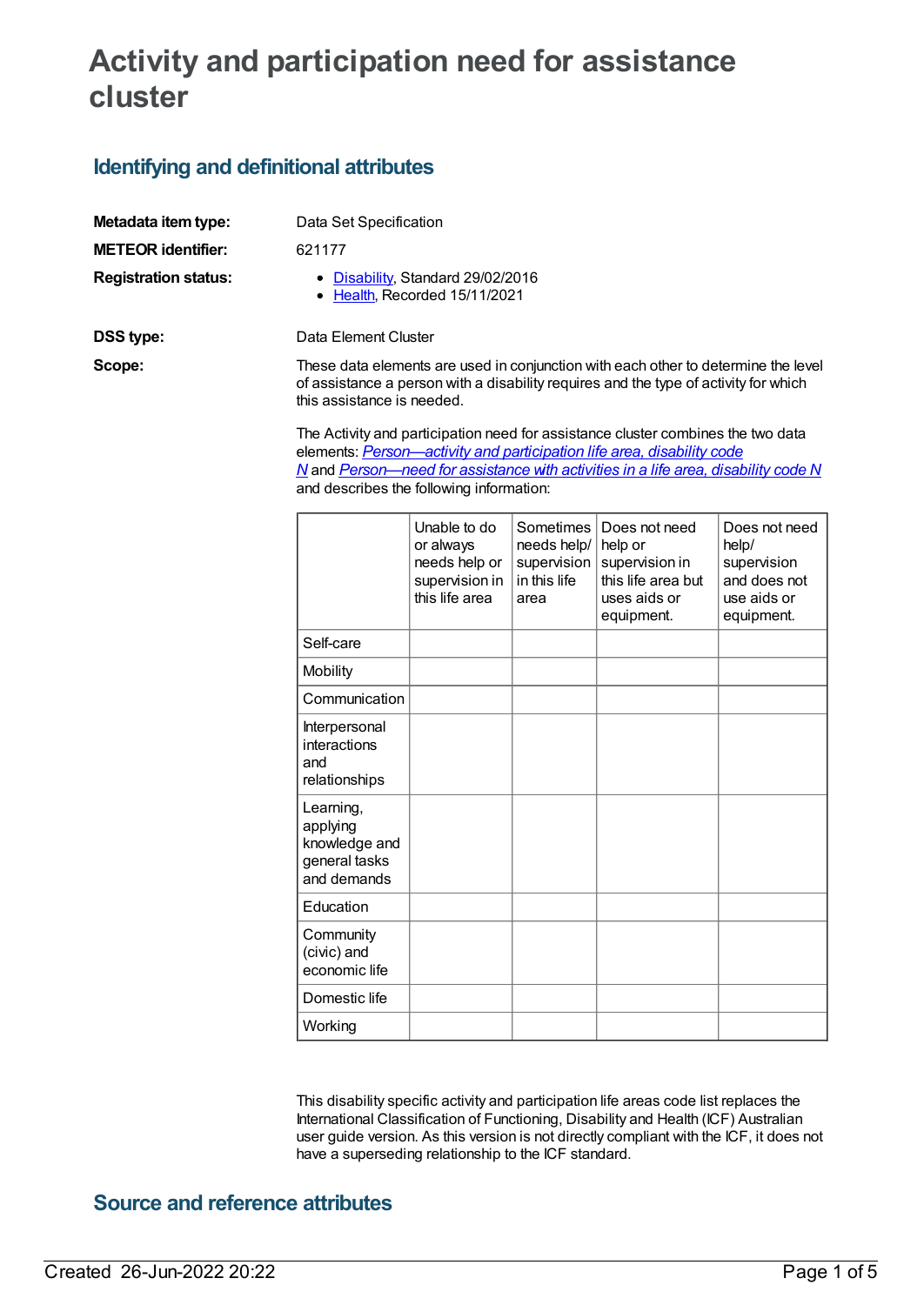### **Relational attributes**

| <b>Related metadata</b><br>references:                      | Supersedes <b>Activity and participation need for assistance cluster</b><br>• Community Services (retired), Standard 13/03/2013<br>• Disability, Superseded 29/02/2016                                                                                                                                                                             |                                                                                             |  |  |
|-------------------------------------------------------------|----------------------------------------------------------------------------------------------------------------------------------------------------------------------------------------------------------------------------------------------------------------------------------------------------------------------------------------------------|---------------------------------------------------------------------------------------------|--|--|
| <b>Implementation in Data Set</b><br><b>Specifications:</b> | Dementia NBPDSHealth, Recorded 15/11/2021                                                                                                                                                                                                                                                                                                          |                                                                                             |  |  |
|                                                             | Disability Services NMDS 2015-16Disability, Superseded 28/09/2016                                                                                                                                                                                                                                                                                  |                                                                                             |  |  |
|                                                             | Implementation start date: 01/07/2015                                                                                                                                                                                                                                                                                                              |                                                                                             |  |  |
|                                                             | Implementation end date: 30/06/2016                                                                                                                                                                                                                                                                                                                |                                                                                             |  |  |
|                                                             | <b>DSS</b> specific information:                                                                                                                                                                                                                                                                                                                   |                                                                                             |  |  |
|                                                             | In the Disability Services Minimum Data Set (DS NMDS), the two data elements<br>forming this cluster are collected under one question on 'support needs'. This<br>question records information about a person's need for help or supervision in their<br>overall life and, as such, may not be directly relevant to the service being<br>provided. |                                                                                             |  |  |
|                                                             | The need must be due to the person's disability, and should be ongoing (have<br>lasted or be expected to last for 6 months or more). It must relate to the extent of<br>need over and above that which would usually be expected due to their age, i.e. it<br>should be evaluated in relation to a person of the same age without a disability.    |                                                                                             |  |  |
|                                                             | Where support needs vary markedly over time, e.g. episodic psychiatric disability,<br>please record the level of support needed during the reference week.                                                                                                                                                                                         |                                                                                             |  |  |
|                                                             | Mapping to International Classification of Functioning, Disability and Health (ICF)<br>codes:                                                                                                                                                                                                                                                      |                                                                                             |  |  |
|                                                             | <b>DS NMDS</b>                                                                                                                                                                                                                                                                                                                                     | <b>ICF</b>                                                                                  |  |  |
|                                                             | a) Self-care                                                                                                                                                                                                                                                                                                                                       | Self-care (d510-d599)                                                                       |  |  |
|                                                             | b) Mobility                                                                                                                                                                                                                                                                                                                                        | Mobility (d410-d499)                                                                        |  |  |
|                                                             | c) Communication                                                                                                                                                                                                                                                                                                                                   | Communication (d310-d399)                                                                   |  |  |
|                                                             | d) Interpersonal interactions and<br>relationships                                                                                                                                                                                                                                                                                                 | Interpersonal interactions and<br>relationships (d710-d799)                                 |  |  |
|                                                             | e) Learning, applying knowledge and<br>general tasks and demands                                                                                                                                                                                                                                                                                   | Learning and applying knowledge<br>(d110-d199) and General tasks and<br>demands (d210-d299) |  |  |
|                                                             | f) Education                                                                                                                                                                                                                                                                                                                                       | Education (d810-d839)                                                                       |  |  |
|                                                             | g) Community (civic) and economic<br>life                                                                                                                                                                                                                                                                                                          | Community, social and civic life<br>(d910-d999)                                             |  |  |
|                                                             | h) Domestic life                                                                                                                                                                                                                                                                                                                                   | Domestic life (d610-699)                                                                    |  |  |
|                                                             | i) Working                                                                                                                                                                                                                                                                                                                                         | Work and employment (d840-859)                                                              |  |  |
|                                                             |                                                                                                                                                                                                                                                                                                                                                    |                                                                                             |  |  |

[Disability](https://meteor.aihw.gov.au/content/637867) Services NMDS 2016–1[7Disability](https://meteor.aihw.gov.au/RegistrationAuthority/16), Superseded 15/12/2017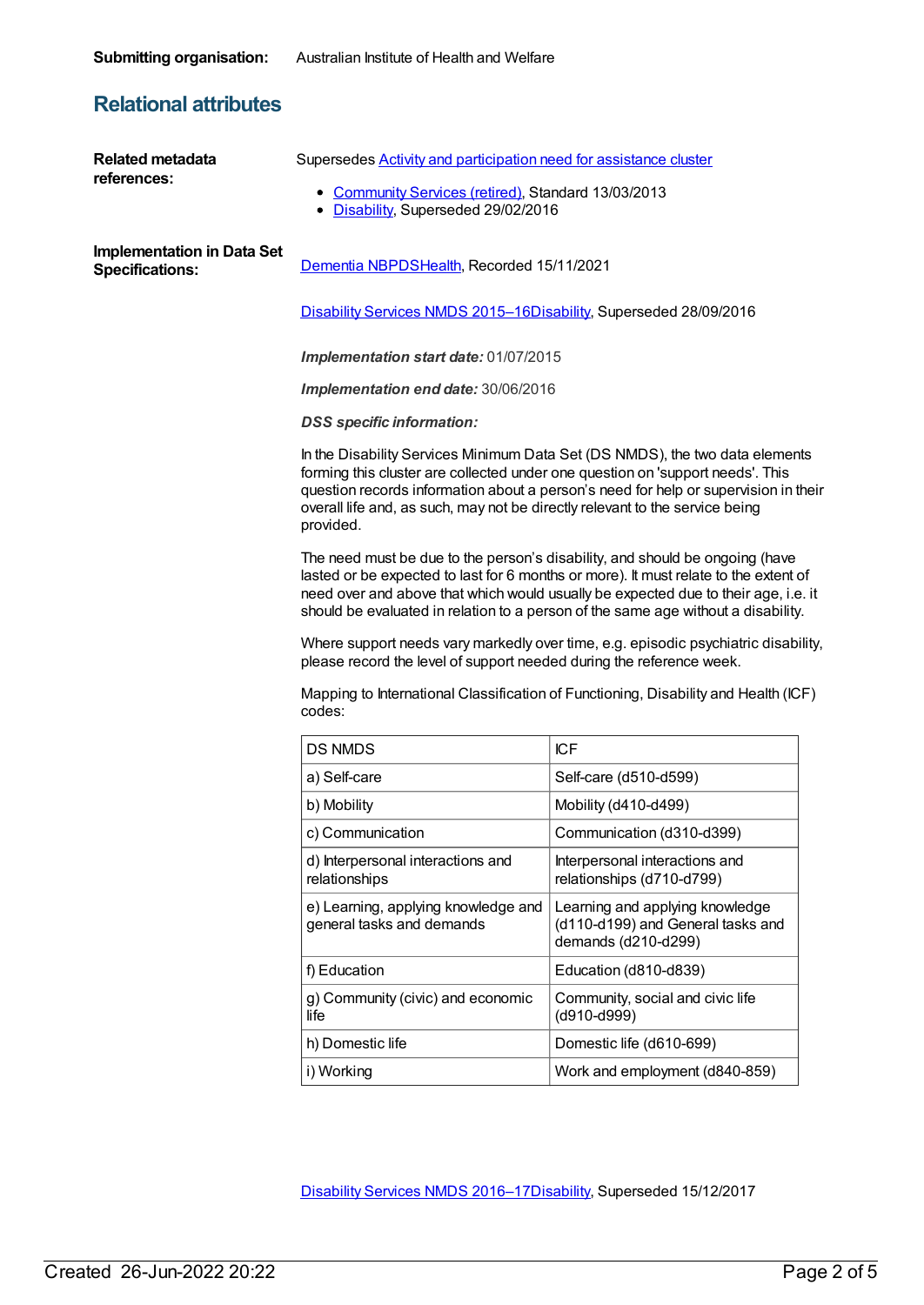#### *Implementation start date:* 01/07/2016

#### *Implementation end date:* 30/06/2017

#### *DSS specific information:*

In the Disability Services National Minimum Data Set (DS NMDS), the two data elements forming this cluster are collected under one question on 'support needs'. This question records information about a person's need for help or supervision in their overall life and, as such, may not be directly relevant to the service being provided.

The need must be due to the person's disability, and should be ongoing (have lasted or be expected to last for 6 months or more). It must relate to the extent of need over and above that which would usually be expected due to their age, i.e. it should be evaluated in relation to a person of the same age without a disability.

Where support needs vary markedly over time, e.g. episodic psychiatric disability, record the level of support needed during the reference week.

#### **Mapping to International Classification of Functioning, Disability and Health (ICF) codes:**

| <b>DS NMDS</b>                                                   | <b>ICF</b>                                                                                  |
|------------------------------------------------------------------|---------------------------------------------------------------------------------------------|
| a) Self-care                                                     | Self-care (d510-d599)                                                                       |
| b) Mobility                                                      | Mobility (d410-d499)                                                                        |
| c) Communication                                                 | Communication (d310-d399)                                                                   |
| d) Interpersonal interactions and<br>relationships               | Interpersonal interactions and<br>relationships (d710-d799)                                 |
| e) Learning, applying knowledge and<br>general tasks and demands | Learning and applying knowledge<br>(d110-d199) and General tasks and<br>demands (d210-d299) |
| f) Education                                                     | Education (d810-d839)                                                                       |
| g) Community (civic) and economic<br>life                        | Community, social and civic life<br>(d910-d999)                                             |
| h) Domestic life                                                 | Domestic life (d610-699)                                                                    |
| i) Working                                                       | Work and employment (d840-859)                                                              |

[Disability](https://meteor.aihw.gov.au/content/664954) Services NMDS 2017–1[8Disability](https://meteor.aihw.gov.au/RegistrationAuthority/16), Superseded 05/07/2019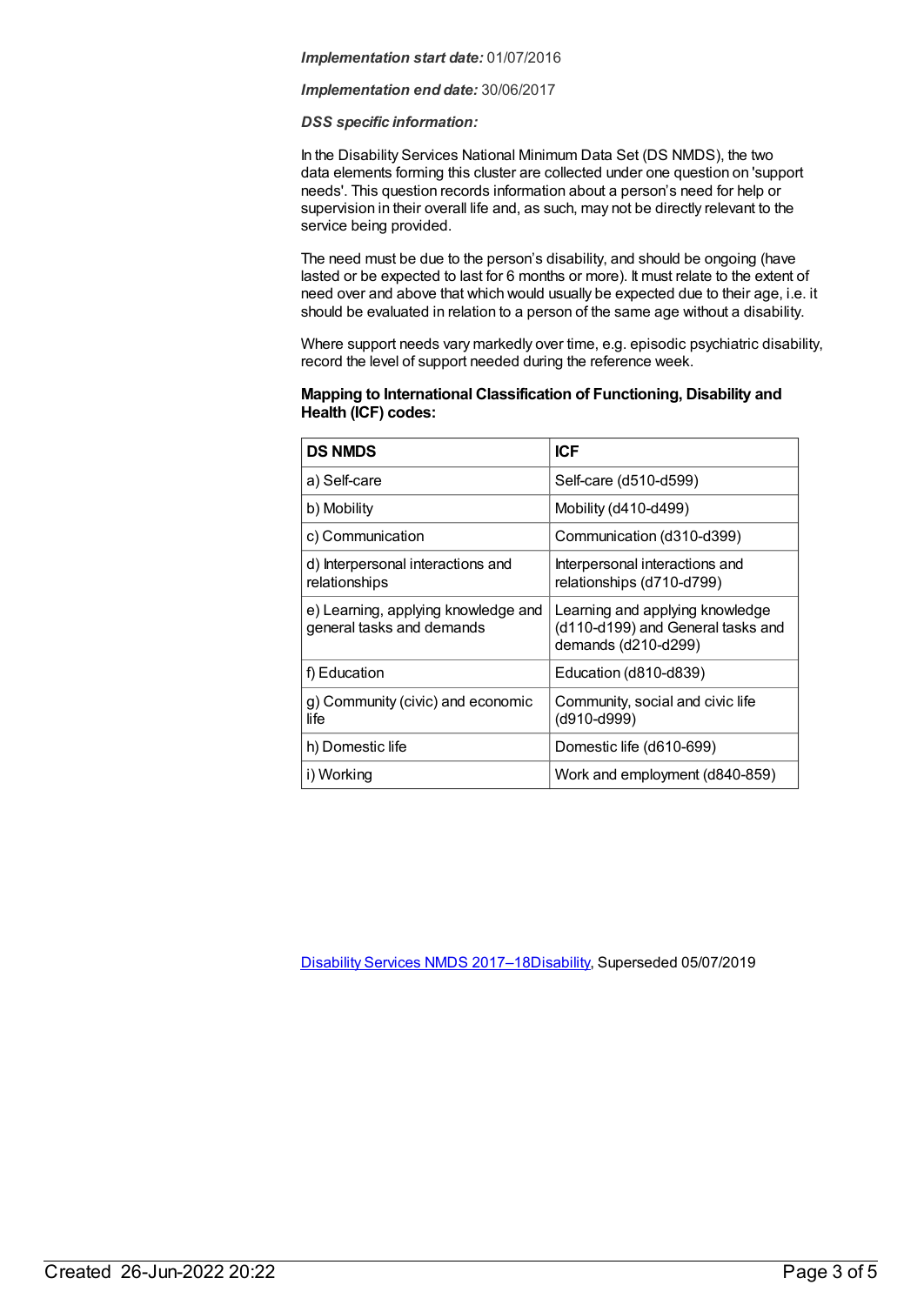#### *Implementation start date:* 01/07/2017

#### *Implementation end date:* 30/06/2018

#### *DSS specific information:*

In the Disability Services National Minimum Data Set (DS NMDS), the two data elements forming this cluster are collected under one question on 'support needs'. This question records information about a person's need for help or supervision in their overall life and, as such, may not be directly relevant to the service being provided.

The need for help or supervision must be due to the person's disability, and should be ongoing (have lasted or be expected to last for 6 months or more). It must relate to the extent of a person's need over and above that which would usually be expected due to their age, i.e. it should be evaluated in relation to a person of the same age without a disability.

Where support needs vary markedly over time, for example episodic psychiatric disability, record the level of support needed during the reference week.

#### **Mapping of the Disability Services NMDS to International Classification of Functioning, Disability and Health (ICF) codes**

| <b>DS NMDS</b>                                                   | <b>ICF</b>                                                                                  |
|------------------------------------------------------------------|---------------------------------------------------------------------------------------------|
| a) Self-care                                                     | Self-care (d510-d599)                                                                       |
| b) Mobility                                                      | Mobility (d410-d499)                                                                        |
| c) Communication                                                 | Communication (d310-d399)                                                                   |
| d) Interpersonal interactions and<br>relationships               | Interpersonal interactions and<br>relationships (d710-d799)                                 |
| e) Learning, applying knowledge and<br>general tasks and demands | Learning and applying knowledge<br>(d110-d199) and General tasks and<br>demands (d210-d299) |
| f) Education                                                     | Education (d810-d839)                                                                       |
| g) Community (civic) and economic<br>life                        | Community, social and civic life<br>(d910-d999)                                             |
| h) Domestic life                                                 | Domestic life (d610-699)                                                                    |
| i) Working                                                       | Work and employment (d840-859)                                                              |

[Disability](https://meteor.aihw.gov.au/content/698074) Services NMDS 2018–1[9Disability](https://meteor.aihw.gov.au/RegistrationAuthority/16), Standard 05/07/2019